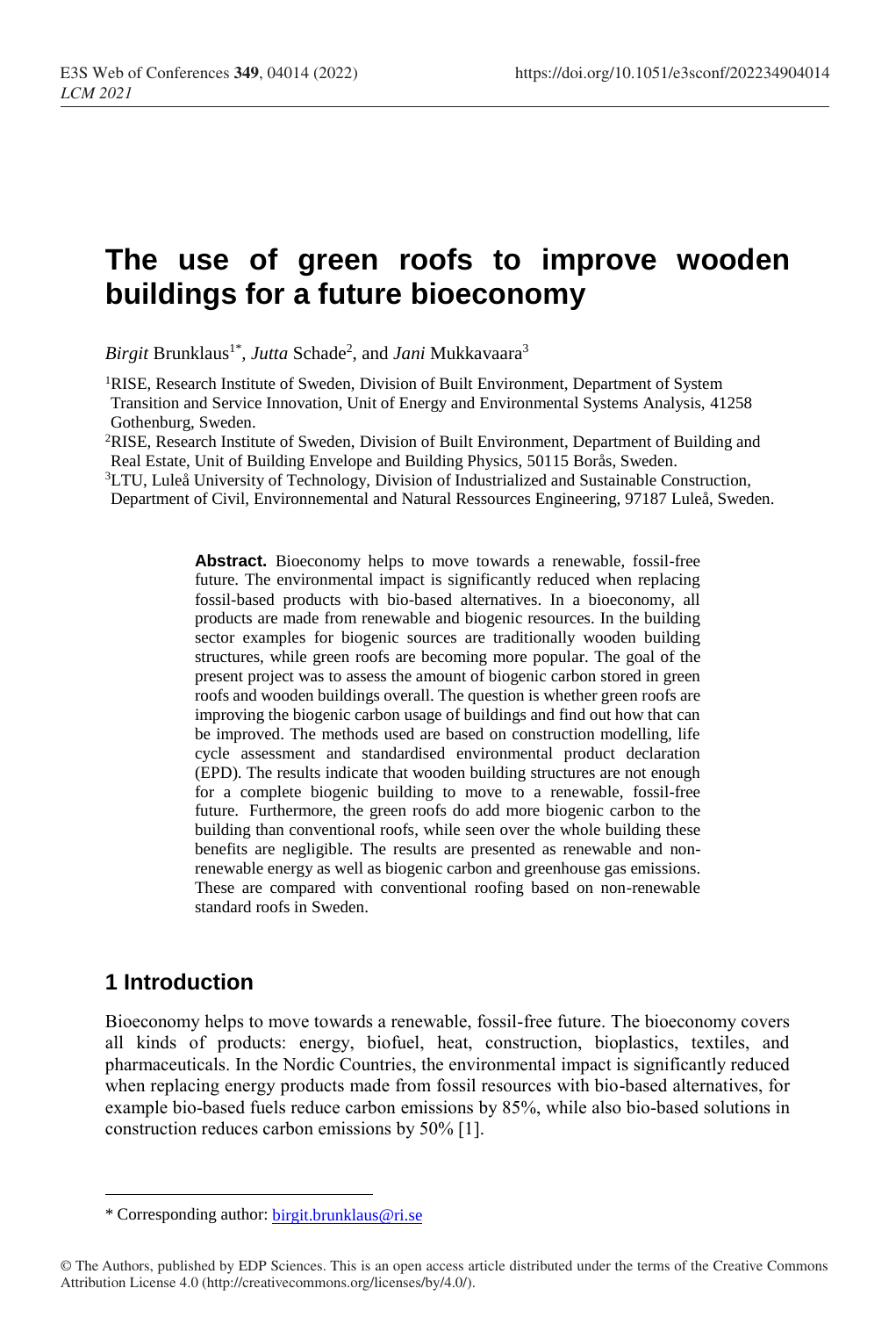In a bioeconomy, all products are made from renewable and biogenic resources. In the building sector, examples for biogenic materials are traditionally wooden building structures, while green roofs are becoming more popular. The goal of the present project was to assess the amount of biogenic carbon stored in green roofs and wooden buildings overall. The question is whether green roofs are improving the biogenic carbon usage of buildings and find out how that can be improved. The methods used are based on construction modelling, life cycle assessment and standardised environmental product declaration (EPD).

This article summarizes the main results of the biogenic carbon study of the project so far. The goal  $\&$  scope are described in section 1, the methods and data collection in section 2, the result of the comparison is presented and discussed in sections 3 and 4 respectively, and the conclusion is presented in section 5.

# **2 Methods and data collection**

Within the research project, a digital framework for sustainable design has been applied to an existing wooden building in the North of Sweden, and the data have been collected from the first passive house above the Polar Cycle built 2016 in the North of Sweden (Fig 1).



**Fig. 1.** Wooden building – Passive House in Northern Sweden (7de huset)

The project started in February 2019 and has since gathered data through on-site observations of different roof alternatives in the North of Sweden, personal communication with green roof producer Vegtech, green roof experts and representative from the building sector on a green roof workshop, as well as a literature review on life cycle data on green roofs and building construction data specific for the passive house in the North of Sweden.



**Fig. 2.** Wooden building – Passive House in Northern Sweden (7de huset, cross section)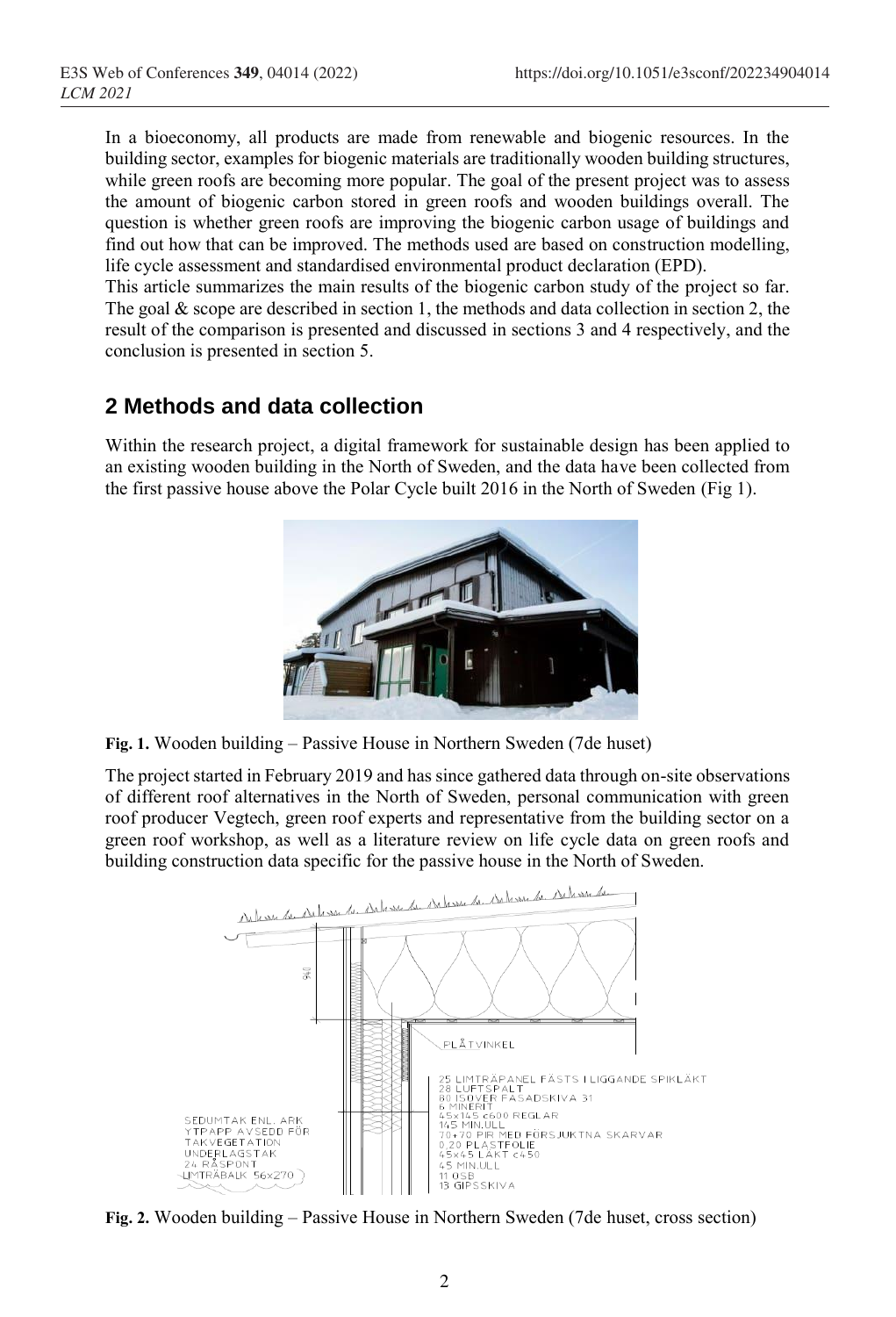#### **2.1 Biobased wooden building - Passive house in Northern Sweden**

The biobased wooden building is a semi-detached passive house (for two households) with a living area of 302m<sup>2</sup> and a green roof area of 204 m<sup>2</sup>, see figure 1. The insulation of the roof is 1000 mm loose fill mineral wool and a calculated U-value of 0.033 W/m<sup>2</sup>K, which is much higher dimensioned than a standard roof for the subarctic climate [2]. In the south of Sweden, Lindås in Gothenburg the first Swedish passive house been built with the 500 mm mineral wool isolation and U-value for the roof of 0.08 W/m<sup>2</sup>K [3]. The cross section of the construction is found in figure 2. The data collection for the materials is presented in table 1.

|                                               | Data Collection for the materials                                                                | Length<br>(m) | Area<br>(m <sup>2</sup> ) | Volume<br>$(m^3)$ |
|-----------------------------------------------|--------------------------------------------------------------------------------------------------|---------------|---------------------------|-------------------|
| Green<br>$\operatorname*{root}$               | Green roof (Extensive), (Sedum layer<br>30mm, textile layer 10 mm and waterproof<br>layer 10 mm) |               | 203.2                     | 10.2              |
|                                               | Grooved Wooden Board 22x120 mm                                                                   | 1693.3        | 203.2                     | 4.5               |
| Building element - Roof                       | Roof Wooden trusses (16 pieces)                                                                  |               |                           | 4.3               |
|                                               | Loose-fill wool (insulation) 1000 mm                                                             |               | 175.9                     | 175.9             |
|                                               | Cellular plastic (insolation) 0.2 mm                                                             |               | 450.5                     | 0.1               |
|                                               | Wooden panel 28x70 mm                                                                            | 495.7         | 69.4                      | 1.9               |
|                                               | Plaster Board (Gypsum) 13 mm                                                                     |               | 1102.6                    | 15.7              |
|                                               | Plaster Board (Gypsum) 15 mm                                                                     |               | 148.7                     | 2.2               |
|                                               | Glulam Wooden Panel 25x225 mm                                                                    | 1240.9        | 279.2                     | 7.0               |
|                                               | Wooden Nail Lath 28x70 mm                                                                        | 465.3         | 32.6                      | 0.9               |
|                                               | Isover Facade Board (insolation) 31 80 mm                                                        |               | 279.2                     | 22.3              |
|                                               | Minerit (Cement) 8 mm                                                                            |               | 279.2                     | 2.2               |
|                                               | Wooden Latches 45x145 mm                                                                         | 457.7         | 20.6                      | 3.0               |
|                                               | Mineral Wool (insolation) 145 mm                                                                 |               | 254.0                     | 36.8              |
| Buildings Element - Outside Wall              | Thermal board of Polyisocyanurate (PIR)<br>(insolation) $70+70$ mm                               |               | 274.6                     | 38.4              |
|                                               | Wooden Latches 45x45 mm                                                                          | 610.2         | 27.5                      | 1.2               |
|                                               | Mineral Wool (insulation) 45 mm                                                                  |               | 384.7                     | 17.3              |
|                                               | Wooden Board OSB 11 mm                                                                           |               | 376.0                     | 4.1               |
| Ground Middle<br><b>Beams</b><br><b>Beams</b> | Floor Chip Board 22 mm                                                                           |               | 148.7                     | 3.3               |
|                                               | Wooden Masonite Latches 45x220 mm                                                                | 269.6         | 12.1                      | 2.7               |
|                                               | Concrete 100 mm                                                                                  |               | 175.9                     | 17.6              |
|                                               | Cellular Plastic 4x100 mm                                                                        |               | 175.9                     | 70.4              |
| Inner Wal<br>Building<br>element              | Wooden Latches 45x120 mm                                                                         |               | 11.4                      | 1.4               |
|                                               | Stone Wool (insulation) 145 mm                                                                   |               | 90.0                      | 13.0              |
|                                               | Wooden Latches 45x70 mm                                                                          | 357.7         | 16.1                      | 1.1               |
|                                               | <b>TOTAL</b> amount of area and volume                                                           |               | 5191.1                    | 457.5             |

**Table 1.** Data collection for the roof, walls, and beans (grey for wooden based data)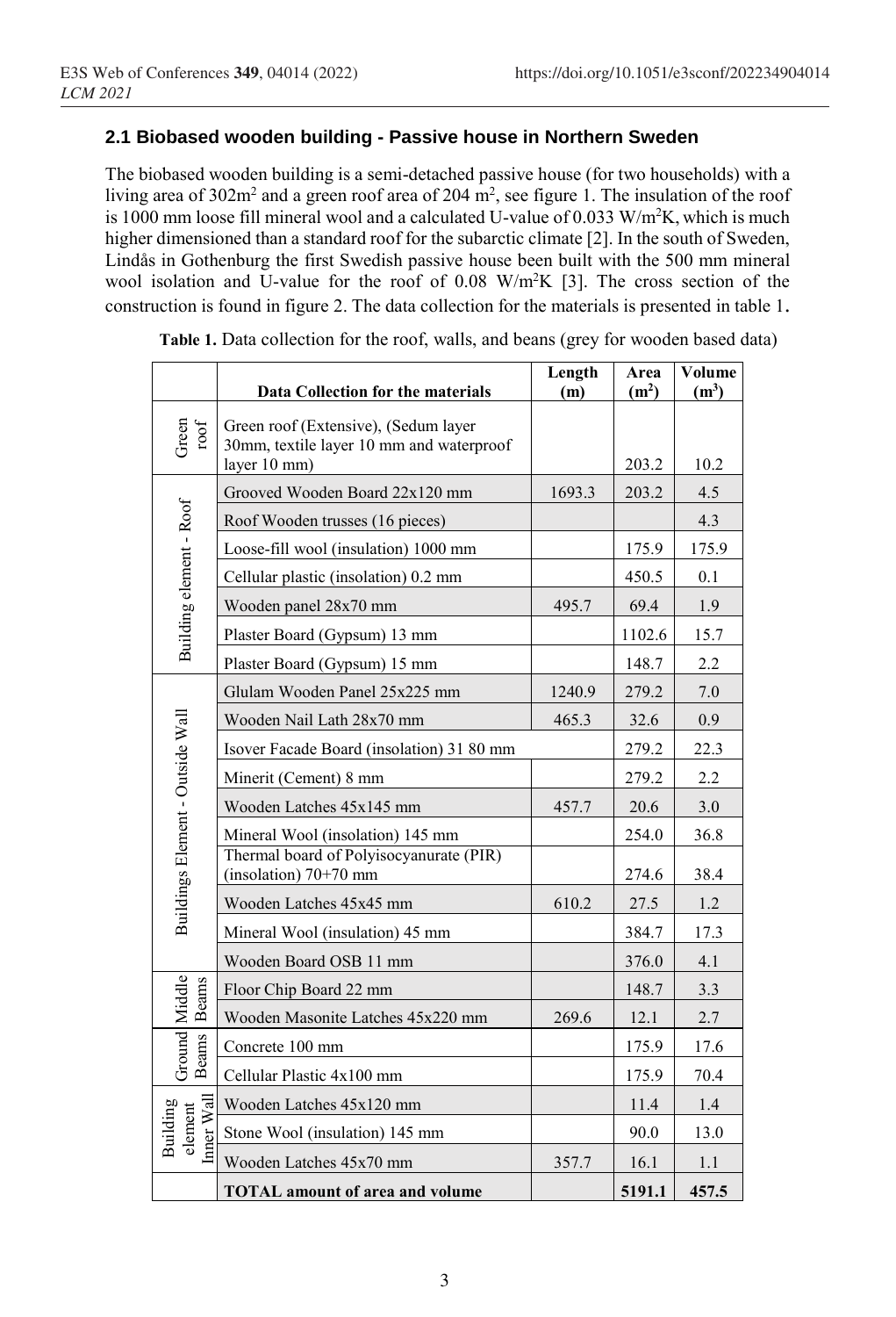The results of data collection in table 1 show that the whole building accounts for a material area of 5191.1 m<sup>2</sup> and a volume of 457.5 m<sup>3</sup>. The most important data are the green roof, the wooden material, the gypsum/concrete, and the insulation material. Even though the green roof covers a large area (203 m<sup>2</sup>), the amount of green roof is quite small (10.2 m<sup>3</sup> and only 2.2% of the volume of the whole building). Even though many wooden materials are included, the amount is not large  $(35.4 \text{ m}^3 \text{ and only } 7.8\%$  of the volume of the whole building). Similar results are for gypsum/concrete materials  $(37.7 \text{ m}^3 \text{ and } 8.2\% \text{ of the volume})$ of the whole building). Surprisingly, the insulation materials do have the most share of the material  $(374.2 \text{ m}^3 \text{ and } 81.8\% \text{ of the volume of the whole building}).$ 

#### **2.2 Impact categories - energy and climate change**

The impact categories chosen are energy (renewable energy demand RED, non-renewable energy demand NRED, and total energy demand ED) and climate change (Global Warming Potential GWP, including greenhouse gas emissions GWP-GHG and biogenic carbon GWP-BIO stored in the green roof and the materials used in the building). 'Embodied carbon' is a term widely used in the construction sector. It is the sum of all greenhouse gas emission (GHG) in the making of a building [4]. In this study, the focus is on biogenic carbon stored in green roofs and the materials used in wooden buildings. The data collected are based on available environmental product declarations (EPD) based on lifecycle assessment (LCA). The chosen system boundaries include only the production data of the materials (A1-3), since the goal of the project was to assess the amount of biogenic carbon stored in green roofs and wooden buildings. The LCA/EPD data of important materials are presented in table 2.

| <b>LCA/EPD</b>      | Energy (RED, NRED, ED)               | <b>Global Warming Potential</b><br>(GWP, GWP-GHG, GWP-BIO) |
|---------------------|--------------------------------------|------------------------------------------------------------|
| LCA.                | $RED = 31$ MJ/m <sup>2</sup>         | GWP-GHG = $3.21$ kg CO <sub>2</sub> eq / m <sup>2</sup>    |
| Green roof          | $NRED = 124$ $MJ/m2$                 | GWP-BIO = 4.82 kg CO <sub>2</sub> eq / m <sup>2</sup>      |
| Sweden              | TOTAL $ED = 155$ MJ/ $m2$            | TOTAL GWP = $8.03$ kg CO <sub>2</sub> eq / m <sup>2</sup>  |
|                     | (20% renewable energy)               | (60% biogenic carbon)                                      |
| <b>EPD</b>          | $RED = 9910$ MJ/ $m3$                | GWP-GHG = 138 kg $CO2$ eq / m <sup>3</sup>                 |
| Wooden materials    | $NRED = 748$ MJ/ m <sup>3</sup>      | GWP-BIO = $-715$ kg CO <sub>2</sub> eq / m <sup>3</sup>    |
| Sweden              | TOTAL ED = 10 658 MJ/ $m3$           | TOTAL GWP = $-577$ kg CO <sub>2</sub> eq / m <sup>3</sup>  |
|                     | (93% renewable energy)               | (84% biogenic carbon)                                      |
| <b>EPD</b>          | $RED = 194$ MJ/ $m3$                 | GWP-GHG = $251 \text{ kg CO}_2$ eq / m <sup>3</sup>        |
| Gypsum and          | $NRED = 1115 \text{ MJ/m}^3$         | GWP-BIO = $0 \text{ kg CO}_2$ eq / m <sup>3</sup>          |
| concrete materials  | TOTAL $ED = 1309$ MJ/ $m3$           | TOTAL GWP = 251 kg CO <sub>2</sub> eq / m <sup>3</sup>     |
|                     | (15% renewable energy)               | (0% biogenic carbon)                                       |
| <b>EPD</b>          | $RED = 71.8$ MJ/ $m3$                | GWP-GHG = $76.7$ kg CO <sub>2</sub> eq / m <sup>3</sup>    |
| Insolation material | $NRED = 941$ MJ/ m <sup>3</sup>      | GWP-BIO = $0 \text{ kg CO}_2$ eq / m <sup>3</sup>          |
| (mineral wool)      | TOTAL $ED = 101.8$ MJ/m <sup>3</sup> | TOTAL GWP = 76.7 kg CO <sub>2</sub> eq / m <sup>3</sup>    |
|                     | $(7\%$ renewable energy)             | (0% biogenic carbon)                                       |
| <b>EPD</b>          | $RED = 71.3$ MJ/ $m3$                | GWP-GHG = $49.5$ kg CO <sub>2</sub> eq / m <sup>3</sup>    |
| Insolation material | $NRED = 461$ MJ/ m <sup>3</sup>      | GWP-BIO = $0 \text{ kg CO}_2$ eq / m <sup>3</sup>          |
| (stone wool)        | TOTAL ED = $532.3$ MJ/m <sup>3</sup> | TOTAL GWP = 49.5 kg $CO_2$ eq / m <sup>3</sup>             |
|                     | (13 % renewable energy)              | (0% biogenic carbon)                                       |
| <b>EPD</b>          | $RED = 663$ MJ/ $m3$                 | GWP-GHG = 37.1 kg CO <sub>2</sub> eq / $m3$                |
| Insolation material | $NRED = 80.2$ MJ/ m <sup>3</sup>     | GWP-BIO = $0 \text{ kg CO}_2$ eq / m <sup>3</sup>          |
| (loose wool)        | TOTAL = $743.2$ MJ/ m <sup>3</sup>   | TOTAL GWP = 37.1 kg CO <sub>2</sub> eq / $m3$              |
|                     | $(13\%$ renewable energy)            | (0% biogenic carbon)                                       |

|  | Table 2. EPD data (A1-3) for main materials: energy (RED, NRED) and GWP (incl. biogenic carbon) |  |  |
|--|-------------------------------------------------------------------------------------------------|--|--|
|--|-------------------------------------------------------------------------------------------------|--|--|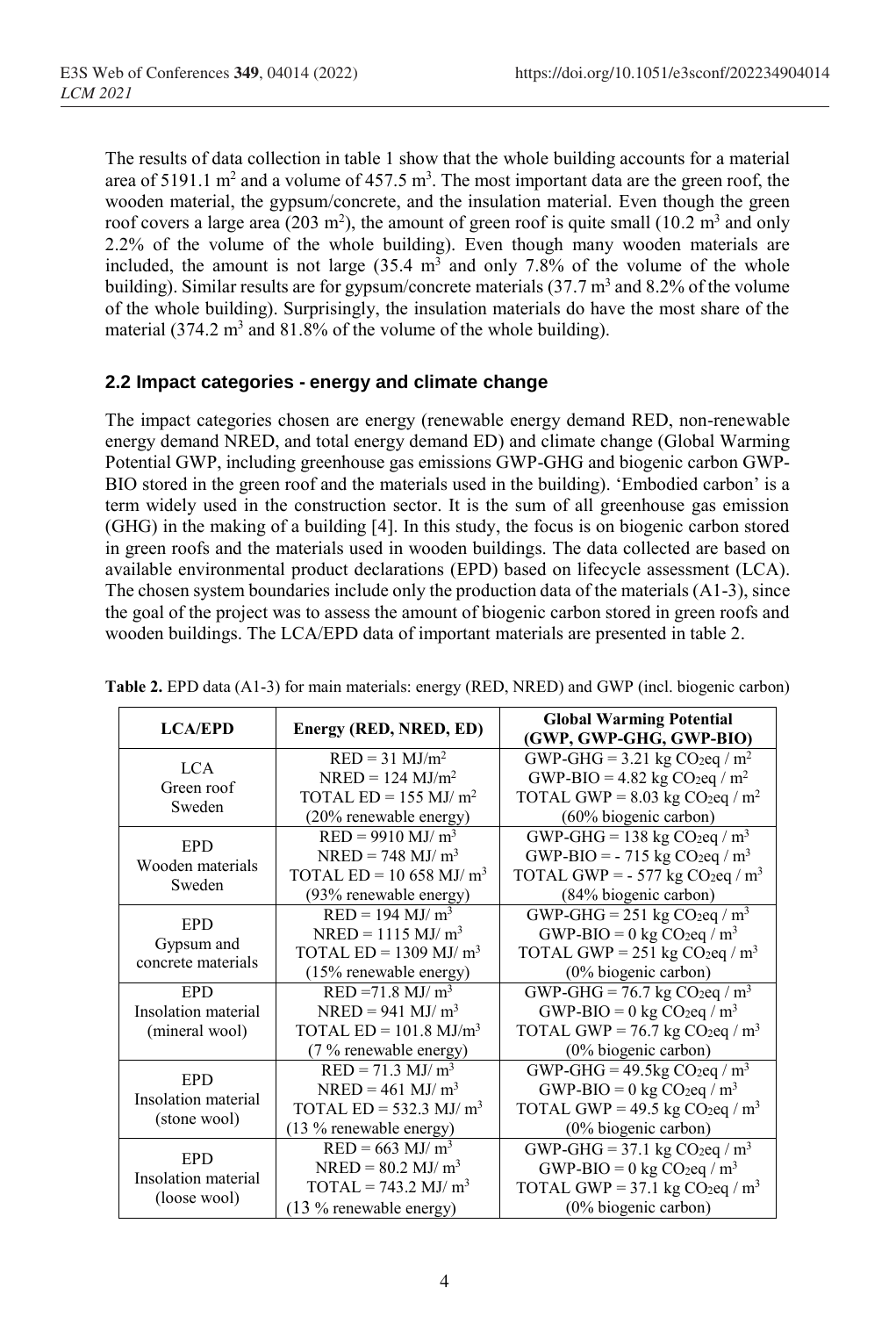# **3 Results of the wooden building and green roofs in comparison**

The results are presented for the wooden building (table 3) and the roofing systems (table 4). The results are presented as energy (renewable and non-renewable energy) as well as climate change (biogenic carbon and GHG emissions). The green roofing system is compared with conventional roofing systems based on standard roofs in Sweden.

| Total<br>building     | <b>Energy</b><br><b>Climate change</b> | <b>Energy</b><br>Climate change | <b>TOTAL</b>     |
|-----------------------|----------------------------------------|---------------------------------|------------------|
| MJ/FU                 | 121 347 MJ (RED)                       | 114 904 MJ (NRED)               | 1478 390 MJ      |
| Кg                    | $-23854$ kg                            | 40 256 kg                       | 16 486 kg        |
| CO <sub>2</sub> eq/FU | (Biogenic carbon)                      | (GHG emissions)                 | (Climate change) |

**Table 3.** Wooden building (A1-3), energy (RED, NRED) and climate change (biogenic and GHG)

The results in table 3 show that the GHG emissions of the total building accounts for 40.2 t  $CO<sub>2</sub>$ eq and the biogenic carbon from the wooden products in the buildings accounts for 60%  $(23.8 \text{ t } CO_2$ eq). Also, the green roofing system accounts for 60% biogenic carbon (table 4). Even though green roofing systems include more biogenic carbon (60%) than other conventional roofing system (0-19% biogenic carbon), the results in table 4 also show that the green roofing system accounts for only 5% (1.9 t  $CO<sub>2</sub>eq$ ) of the buildings climate change  $(40.2 \text{ t } CO<sub>2</sub>$ eq). These results indicate that this is neither enough for a complete biogenic building nor enough to move to a renewable, fossil-free future. The remaining GHG emissions come from the insulation (19.3 t CO<sub>2</sub>eq), the concrete/gypsum (9.6 t CO<sub>2</sub>eq), the wood construction (5.9 t CO<sub>2</sub>eq), as well as the large number of windows (22 windows account for  $5.5$  t CO<sub>2</sub>eq).

**Table 4.** Roofing systems (A1-3), climate change and biogenic carbon

| Roofing system                                                                                     | Climate change<br>(Kg CO <sub>2</sub> eq) | <b>Biogenic carbon</b><br>$\frac{9}{0}$                 |
|----------------------------------------------------------------------------------------------------|-------------------------------------------|---------------------------------------------------------|
| Green roof                                                                                         | 1906                                      | 60%<br>biogenic carbon                                  |
| Conventional roof<br>(Coated steel roof, Asphalt roll roof,<br>Concrete tile roof, Clay tile roof) | 2825, 622,<br>1942, 3374                  | $0-19%$<br>biogenic carbon<br>$(14\%, 0\%, 19\%, 12\%)$ |

### **4 Discussing insulation, energy, maintenance, new standards**

Here we will discuss the insulation thickness, the energy factors, the maintenance, and new standard in climate declaration. More **insulation** is needed in the Northern Sweden. Instead of 500 mm mineral wool isolation in the south of Sweden and a U-value of 0.08W/m<sup>2</sup>K, in the Northern Sweden, there is 1000 mm loose fill mineral wool needed with a U-value of  $0.033$  W/m<sup>2</sup>K. What does that mean for climate impacts? The climate impacts for roof insulation are around 6526 kg  $CO<sub>2</sub>$ eq. That means 50% (326.9 kg  $CO<sub>2</sub>$ eq) less is needed in the Southern Sweden. That is about  $8\%$  less of the total amount (40 256 kg CO<sub>2</sub>eq).

The **energy factors** are different for the Northern and the Southern Sweden (kWh/m<sup>2</sup> ). The district heating in the cities of Sweden depend on the source of energy and the results are quite different. For example, the cities in Southern Sweden: Gothenburg ( $52g \text{ CO}_2$ eq/kWh), Stockholm (66g CO<sub>2</sub>eq/kWh), Malmö (130g CO<sub>2</sub>eq/kWh) and in the Northern Sweden: Kiruna (107g  $CO_2$ eq/kWh), based on emission factors for district heating in Sweden [5].